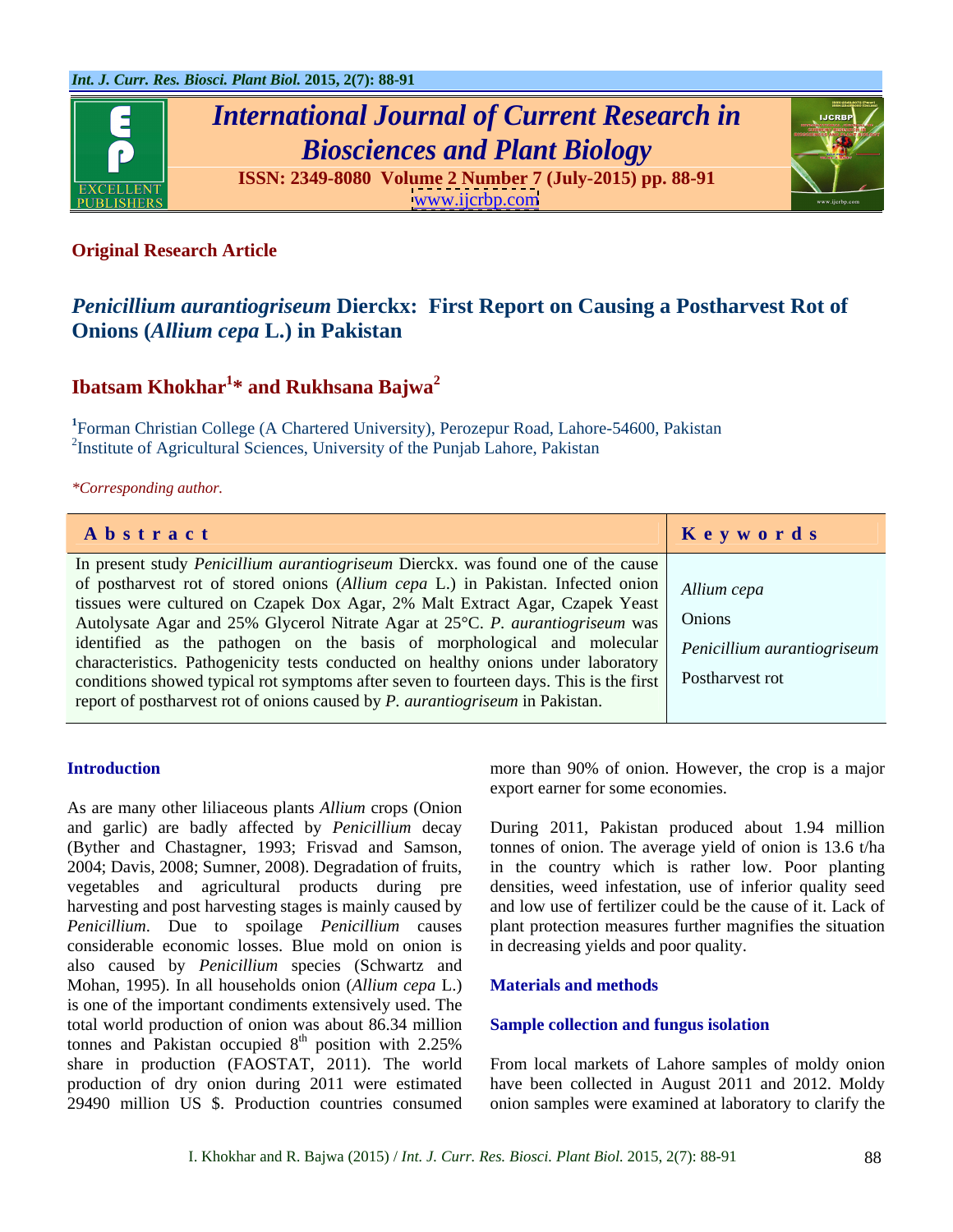causal agents of those symptoms. A green fungal growth  $CZ$ ,  $25^{\circ}C$ , 7 days was observed from the necrotic areas of rotted onions. For surface sterilization 1% Na (O) Cl was used. Rotting radially sulcate and surface quality finely gra<br>tissue of 3 mm from the onions were placed onto 2% the unaided eye. Mycelium white, tissue of 3 mm from the onions were placed onto 2% the unaided eye. Mycelium white, usually malt extract agar (MEA) and incubated at 25°C in

The identity of the causal fungus had been proved by  $CYA$ ,  $25^{\circ}C$ , 7 days using tailored 2% CTAB method for extraction of total DNA (Doyle and Doyle, 1990). ITS1/ITS4 Primers were used to amplify the ITS (Internal transcribed spacer)

Healthy onions have used to confirm the pathogenicity of isolated organism. Subcutaneous scales of onions by means of a sterile needle were directly inoculated with conidial suspension  $(2\times10^4 \text{ conidia } \text{mL}^{-1})$  from a pure conidia  $mL^{-1}$ ) from a pure  $\frac{1}{1}$  from a pure ) from a pure culture of the fungus. Infected onions for 7 to 14 days  $\cdot$  G25N, 25<sup>o</sup>C, 7 days were incubated at 25 °C.

From moldy onions a species belonging to the genus *Penicillium* subgenus *Penicillium* was regularly found. Primarily it is characterized by heavy grayish turquoise<br>sporulation, forming crusts, production of a reddish **Conidiophores and conidia** sporulation, forming crusts, production of a reddish brown or orange to sienna pigment, its relatively slow growth on Czapek-based media and MEA at 25°C and inability to grow at 5 and 37°C on both Cz and MEA, according to key (Raper and Thom, 1949; Pitt, 1979, 1985; Ramírez, 1982; Samson et al., 1995; Pitt and Hocking, 1997). The fungal colonies were sub cultured on on Cz (Czapek Dox Agar), 2% MEA (Malt extract agar), CYA (Czapek Yeast Autolysate Agar) and G25N (25% Glycerol Nitrate Agar) at  $25^{\circ}$ C (Fig. 1) in order to allow the confirmation of the fungus identity. The

### **MEA, 25oC, 7 days**

Colonies diameter was from 20-30 mm, radially sulcate, usually subsurface then became glaucous blue green (Fig. yellow or brown. sequence of *P. aurantiogriseum* (HG326290).

### **CZ, 25 oC, 7 days**

Under light microscope moldy tissues were observed. Colonies diameter was from 25-30 mm, conspicuously darkness for 5 days. The same of the set of the set of the set of the conidiogenesis. Reverse was **DNA sequencing** typically prominent and pale. radially sulcate and surface quality finely granular to the unaided eye. Mycelium white, usually inconspicous then became glaucous blue green and pale, reddish to violet brown. Exudate present typically prominent and pale.

### **CYA, 25 oC, 7 days**

region of rDNA (White et al., 1990). with surface texture smooth to granular with the **Tests for pathogenicity** then became grayish turquoise to dull green due to Colonies diameter was variable in size from 30-35 mm, conspicuously radially sulcate, moderately deep, unaided eye. Mycelium white, usually inconspicous conidiogenesis, sometimes in paler or brighter shades at the margins or centrally brown. Reverse of the colony was pale, reddish to violet brown. Exudate present typically conspicuous, pale.

### **G25N, 25oC, 7 days**

**Results and discussion** sulcate, with a granular surface texture. Mycelium Colonies diameter was from 20-25 mm in, radially white, deep grey green, often with bluish marginal areas or centrally brown due to conidiogenesis. Reverse was pale, yellow or brown.

### **Conidiophores and conidia**

description of our fungal specimen is given below. undistinguished collula. Conidia smooth walled, Conidiophores mostly from subsurface hyphae, borne singly or in fascicles, with stipes commonly 200-400  $\times$ 3.0-4.0 µm, although sometimes longer or of indeterminate length because of fasciculation. Stipe was conspicuously roughened, bearing terverticillate or biverticillate penicilli. Rami  $15-25 \times 3.0-3.5 \text{ µm}$ . Metulae (Fig. 2) in verticils of 3-4, measuring 10-12  $(-15) \times 2.8 - 3.5$  µm. Phialides were ampulliform, in verticils of 5-8, 9-10  $\times$  2.5-2.8  $\mu$ m with subspheroidal to ellipsoidal,  $3.5-4.0 \times 2.5-3.2 \mu$ m.

### **DNA sequencing**

centrally umbonate, moderately sparse with surface texture The ribosomal internal transcribed spacer (ITS) region finely granular to the unaided eye, marginal hyphae entirely was amplified with ITS1 and ITS4 primers and subsurface, bearing fascicles of conidiophores. Mycelium sequenced. Sequence analysis showed that the ITS 1) due to conidiogenesis. Reverse of the colony was pale, No. FN868484) was 100% identical to the ITS sequence of *P. aurantiogriseum* (GenBank Accession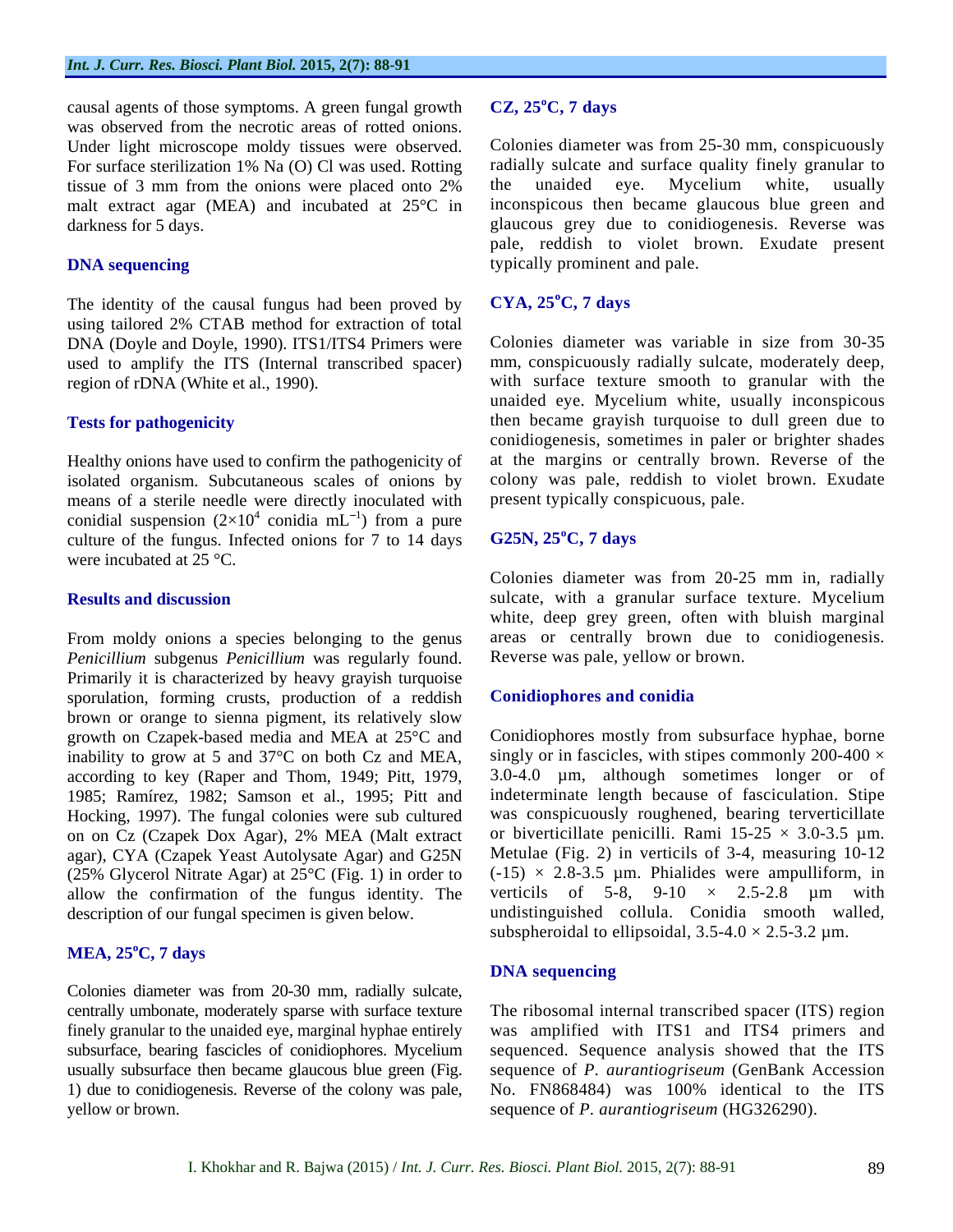**Fig. 1:** *Penicillium aurantiogriseum.* **A-C &G, 7-days old Colony at MEA, CZ, CYA and G25N, respectively.D-F and H, Reverse on MEA, CZ, CYA and G25N, respectively. I, Microphotographs (100 X) (bar = 10µm).**



Fig. 2: Conidiophore and conidia of *Penicillium* **Fests for pathogenicity** *aurantiogriseum* **(bar = 10µm).**



### **Tests for pathogenicity**

On the inoculated onions after 7 days typical symptoms were produced. From the inoculated onions the pathogen on 2 % MEA medium was re-isolated. The characteristics of the re-isolated fungus were compared with the original pathogen.

### **Conclusion**

The work showed that the post harvest loss caused by *P. aurantiogriseum* is not good for stored onions. So it is necessary to protect the onions from such fungal infection and save our environment. This is also the first